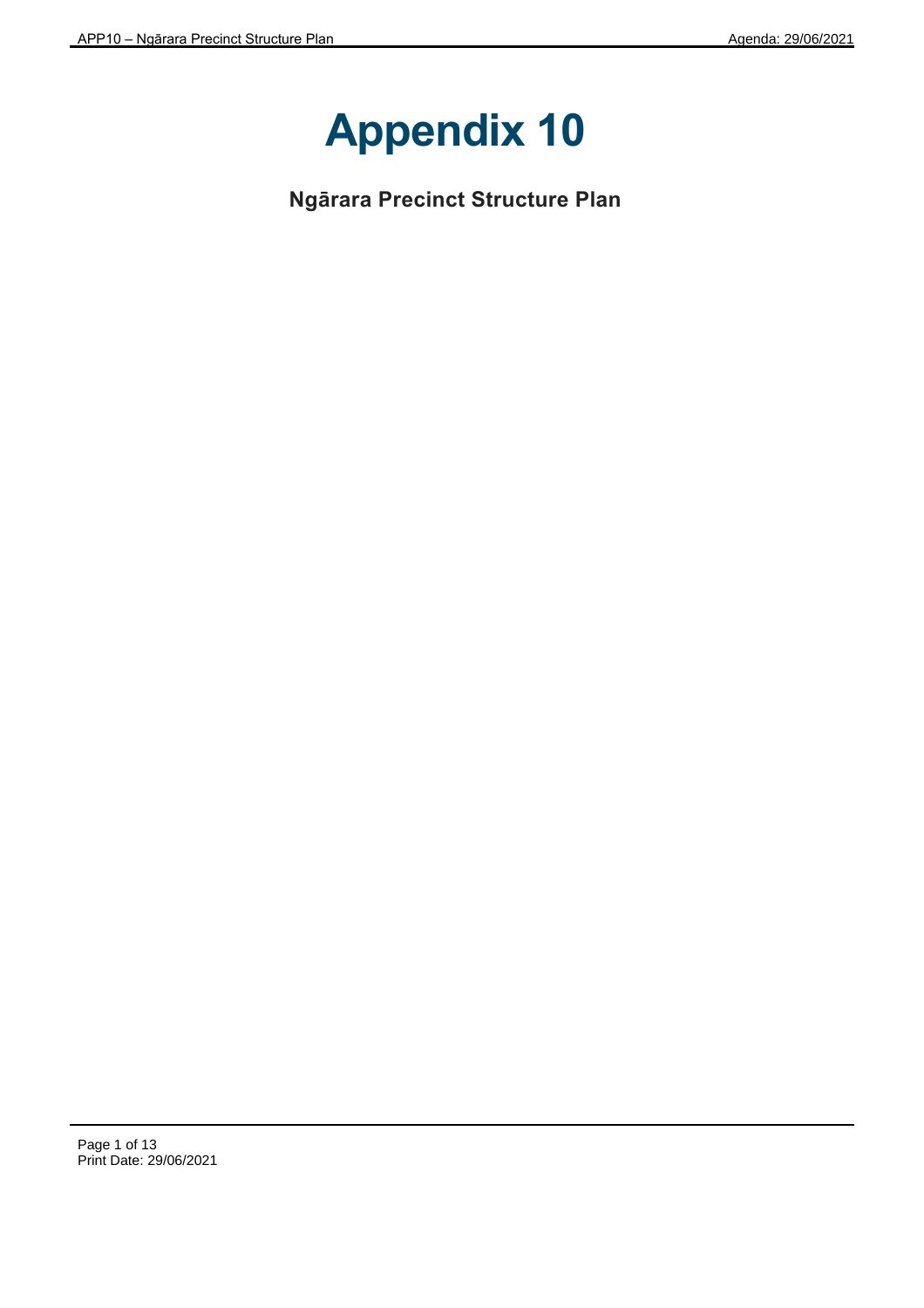

Page 2 of 13 Print Date: 29/06/2021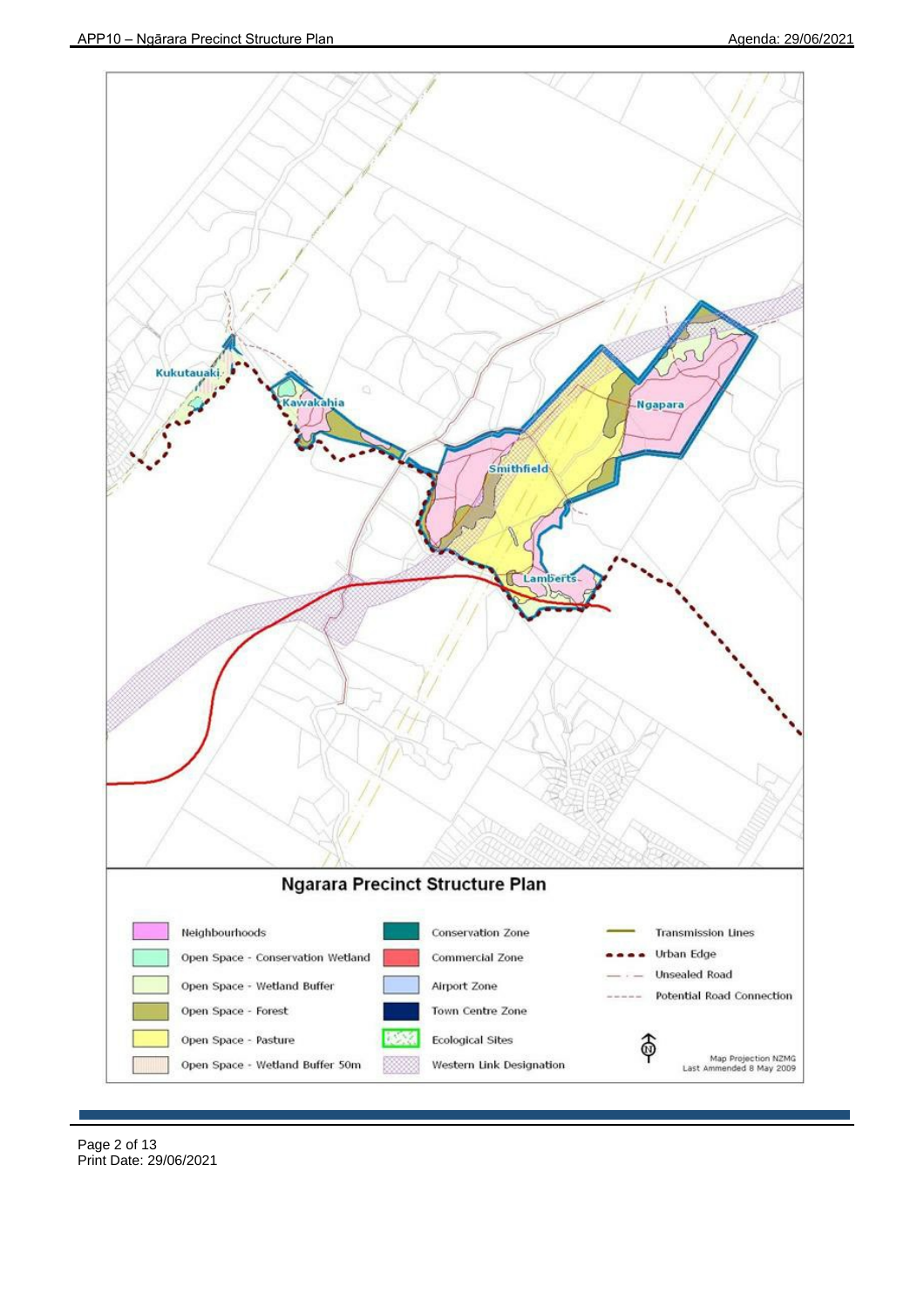# **Kawakahia Retreat Eco-Hamlet**

Kawakahia Retreat is a unique light commercial/tourism opportunity within a wetland/dune environment and within easy access to local facilities and surrounding open spaces areas adjacent to this neighbourhood. It is designed to create a higher density reception/accommodation area on the more elevated dunes, as well as a medium density accommodation area consisting of retreat cabins/chalets overlooking the wetlands

# **Environmental Outcomes**

- An existing natural open space and lookout area on the hill.
- The Kawakahia Retreat Centre which includes reception and restaurant facilities together with a mixture of accommodation options such as rentable self-catering retreat cabins and smaller holiday units/rooms overlooking the wetland.
- The Kawakahia Retreat Domain that provides a private landscaped outdoor area to facilitate some of the Kawakahia Resort functions such as the restaurant.
- The existing Kawakahia covenanted wetland reserve and restored wetland areas that provide both a visual attribute and a character-base for the retreat cabins, resulting in a unique sustainably controlled Eco-Tourism opportunity.
- Open Space Wetland Buffers (as shown on the Structure Plan) that partially separate the Kawakahia Resort retreat cabins and centre from the wetlands. These buffers provide public provision for walking along the wetland boardwalks and/or walkways.
- Kawakahia Retreat cabins that are positioned along a private access route and that overlook the adjacent wetlands. These low-density wetland retreat cabins share similar characteristics to the buildings within the adjacent Totara Dunes. They are individual retreat cabins set back from the wetland buffer reserves and utilise light construction techniques to enable a contiguous transition of wetland to dune topography within the private allotments. Each chalet will be designed to overlook the Open Space Wetland Buffer to provide surveillance and will include a private access path that links into the pedestrian route within the buffer reserve.
- An access causeway that links the Ngārara development to the adjacent Waikanae beach community. This road is designed to ensure slow traffic flow through the wetland area, by including narrow carriageways, speed humps and possibly an unsealed road surface.
- The total number of household or accommodation units in this neighbourhood will not exceed 20

# **Anticipated form**

# **Activities**

Development activities within Kawakahia Retreat area restricted to a reception area restaurant facilities and accommodation.

These areas are indicated in the conceptual plan below: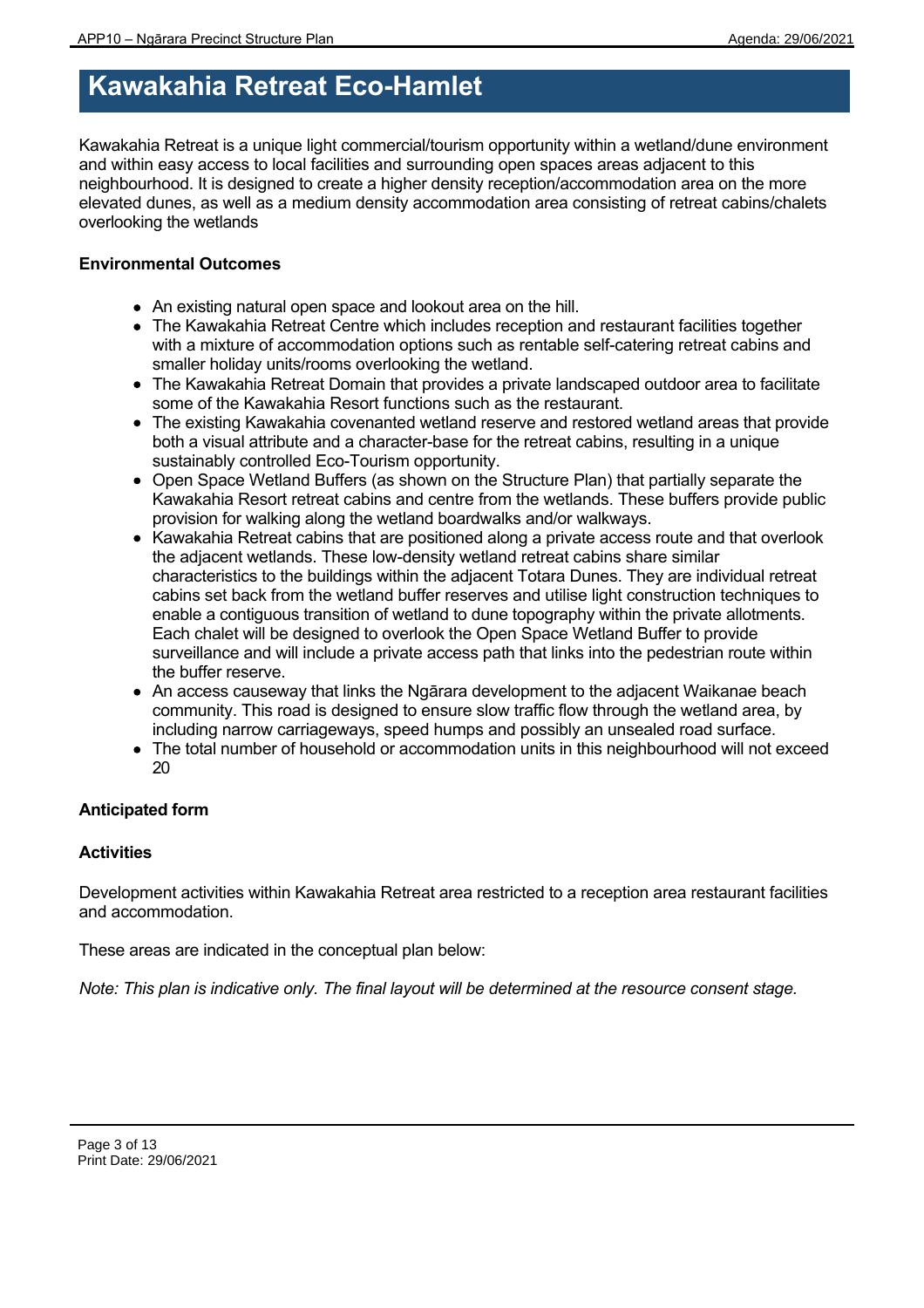

Kawakahia Retreat Description Plan Scale 1:5000@A4

- a. Existing hillside and lookout
- **b.** Retreat Centre
- c. Retreat Domain
- d. Kawakahia Wetland.
- e. Wetland Buffer Reserve
- f. Retreat chalets
- g. Access causeway toad

# **Built Form**

The form of the facility will be designed to sit 'lightly' within the dune landform, minimising earthworks. Kawakahia Retreat will include a range of facilities such as a reception/restaurant (Areas b and c) and accommodation (Area f) overlooking the wetlands.

The main facility may have quite a strong architectural form whilst still sitting 'lightly' within the landscape. The smaller footprint buildings will be designed to have a high degree of integration with the dune backdrop being similar in typology to structures within the Totara Dunes in the Ngārara Zone.

# **Conservation and Open Space**

Key conservation and open space principles concern connection of open space areas, development of Open Space Wetland Buffers (as shown on the Structure Plan) and protection of natural edges.

# **Services**

#### *Water:*

Collected and filtered roof water will provide a primary supply of potable water for this area. A limited potable supply of council-supplied water will be installed within Kawakahia. In addition, integrated greywater filtering systems within the reception/restaurant and accommodation units will be installed to allow for water to be reused effectively.

# *Wastewater*

Disposal may be via the existing Council reticulation system or self contained systems with discharges to land.

# *Stormwater:*

A total water cycle management system will be implemented within the Kawakahia development including ensuring that rainwater is captured on-site and is returned to the groundwater system as close to its source as possible. This includes the use of only semi-permeable road, pedestrian, decking

Page 4 of 13 Print Date: 29/06/2021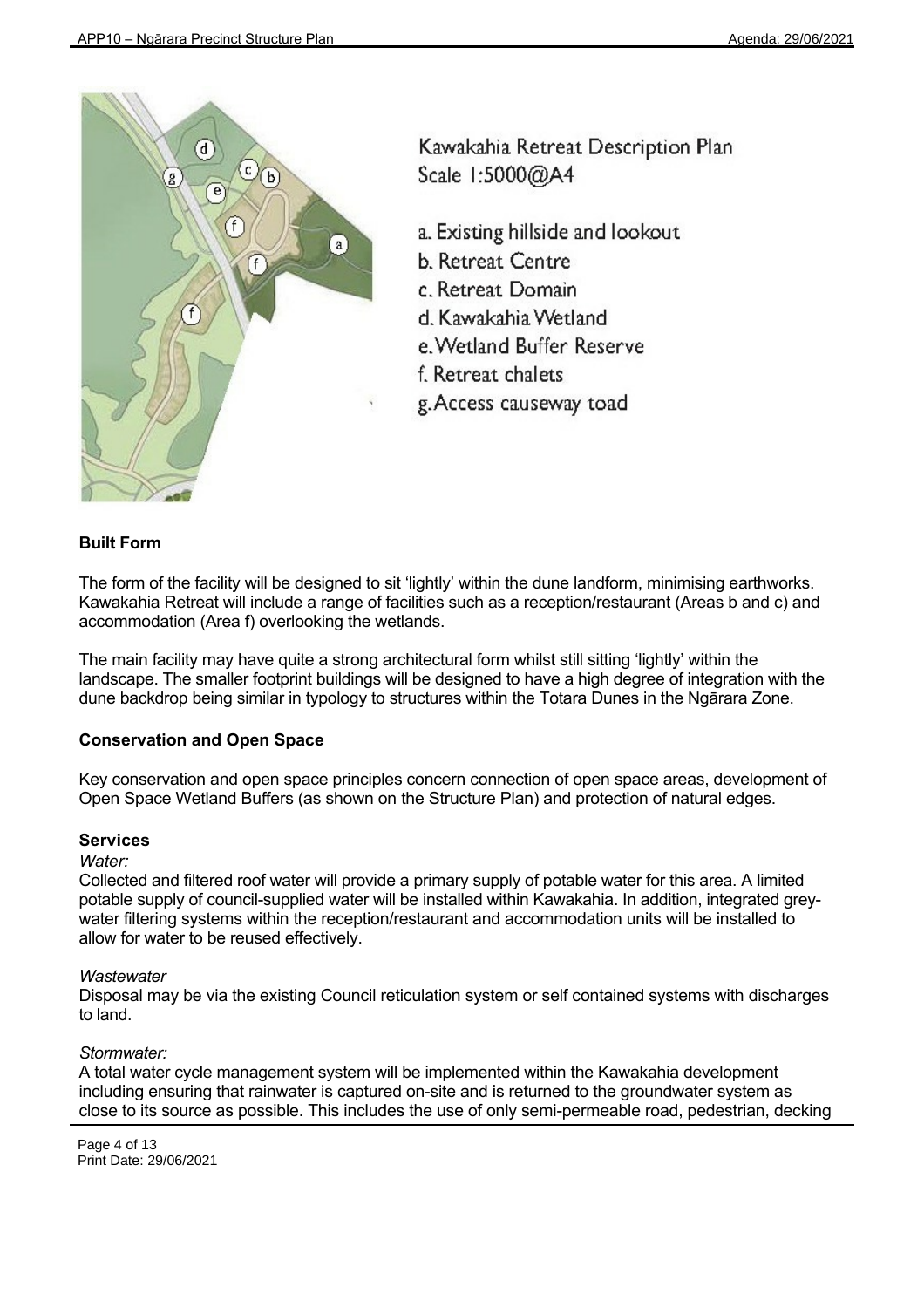and parking surfaces.

### *Roading:*

An access causeway that links the Ngārara development to the adjacent beach community runs through the Kawakahia Retreat area. This road is designed to be located as close as possible to the existing access road and will ensure slow traffic flow through the wetland area, by including narrow carriageways, speed humps and possibly an unsealed road surface.

# **Kukutauaki Eco-Hamlet**

This area is characterised by a small development on the edge of the wetland adjacent to the existing Waikanae Beach community. Due to the ecological sensitivity of the surrounding area, there will be a high degree of control exercised over the number of houses, housing layout & vegetation. Management of this area is proposed to be similar to the Totara Dunes Neigbourhood Development Area in the Ngārara Zone.

# **Environmental Outcomes**

- Strengthening and enhancing the existing Kawakahia covenanted wetland reserve.
- The Kawakahia wetland provides both a visual attribute and a character-base for Totara Dunes, resulting in a unique sustainably controlled living opportunity.
- Extensive Open Space Wetland Buffers (as shown on the Structure plan map) and building set-backs that separate the neighbourhood and associated development from the Kawakahia
- The Open Space Wetland Buffers provide public provision for limited pedestrian and cycling connections between Waikanae Beach and Ngārara along the Kawakahia wetland boardwalks and walkways.
- An organic arrangement of low-density, low-impact wetland eco dwellings that are set back from the Kawakahia Wetland buffer reserve. These provide a unique sensitive coastal architecture with strong visual links and views across the wetland.
- Housing typologies that minimise visual and ecological impacts on surrounding ecologically sensitive areas.
- Low-impact roading infrastructure and building sites that retain the natural dune topography.
- Buildings that utilise light construction techniques to enable a contiguous transition of wetland to dune topography within the private allotments. Each dwelling will be sited to overlook the Open Space Wetland Buffer to provide surveillance.
- Narrow permeable road access into the neighbourhood that isolates the ecologically sensitive area from potentially damaging public vehicular traffic and helps to reduce traffic speeds.
- Pedestrian-only access within the Open Space Wetland Buffer.
- The total number of households in this neighbourhood will not exceed 4

# **Anticipated form**

# **Activities**

These areas are indicated in the conceptual plan below: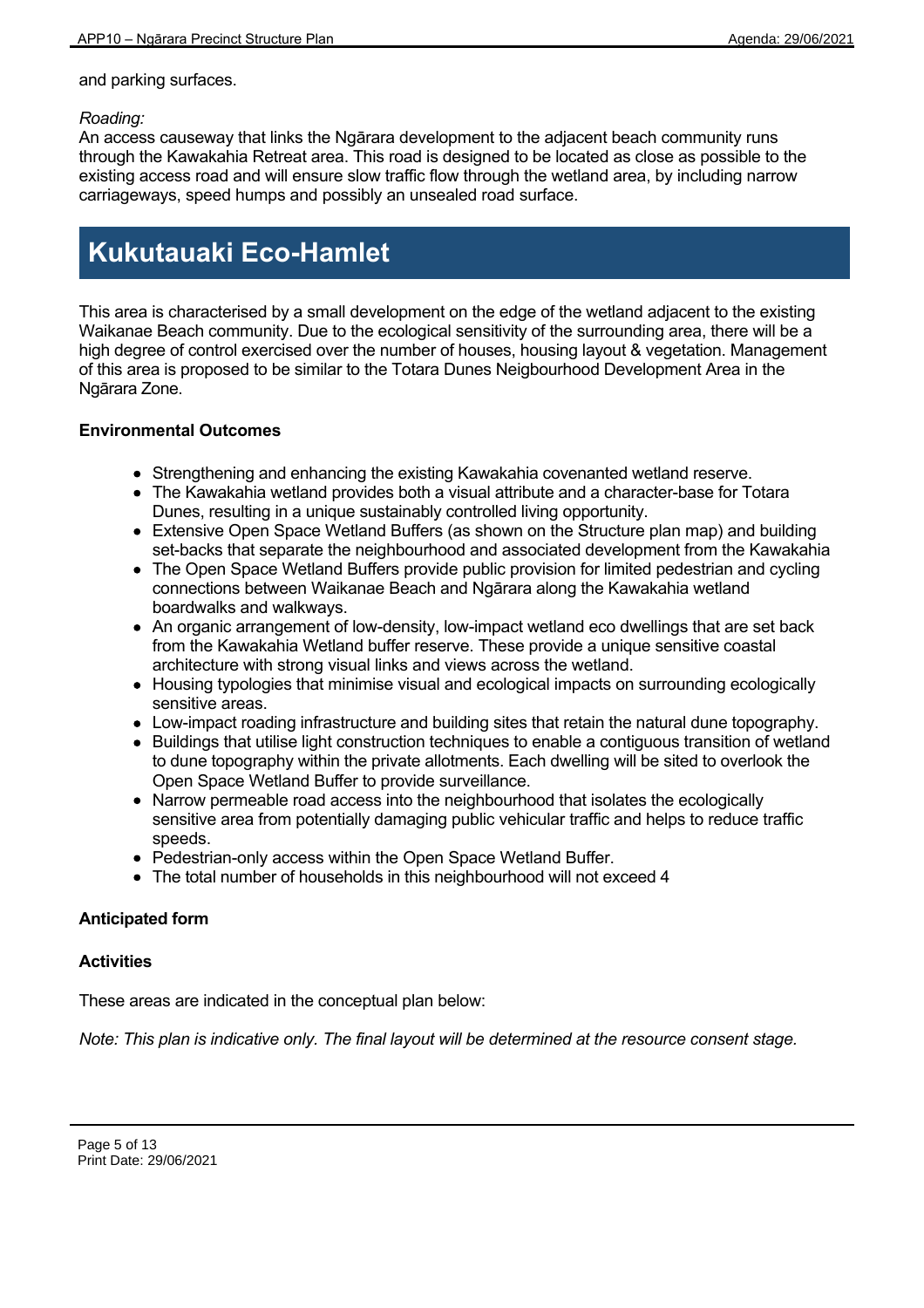

Kukutauaki Compact Development Plan Scale 1:5000@A4

a. Visually dominant wetland

b. Wetland reserve

c. revegetated buffers

d. Strict Land use controls

# **Built Form**

A low density approach will be adopted whereby individual house locations and allotments will be stipulated within the surrounding dune landforms.

All buildings and structures in this area must be designed to integrate with and sit 'lightly' within the existing landforms. Anticipate predominant use of mono-pitched and lean-to metal clad roof, use of light cladding materials such as weatherboard, and use of low reflectivity colours. Avoidance of large,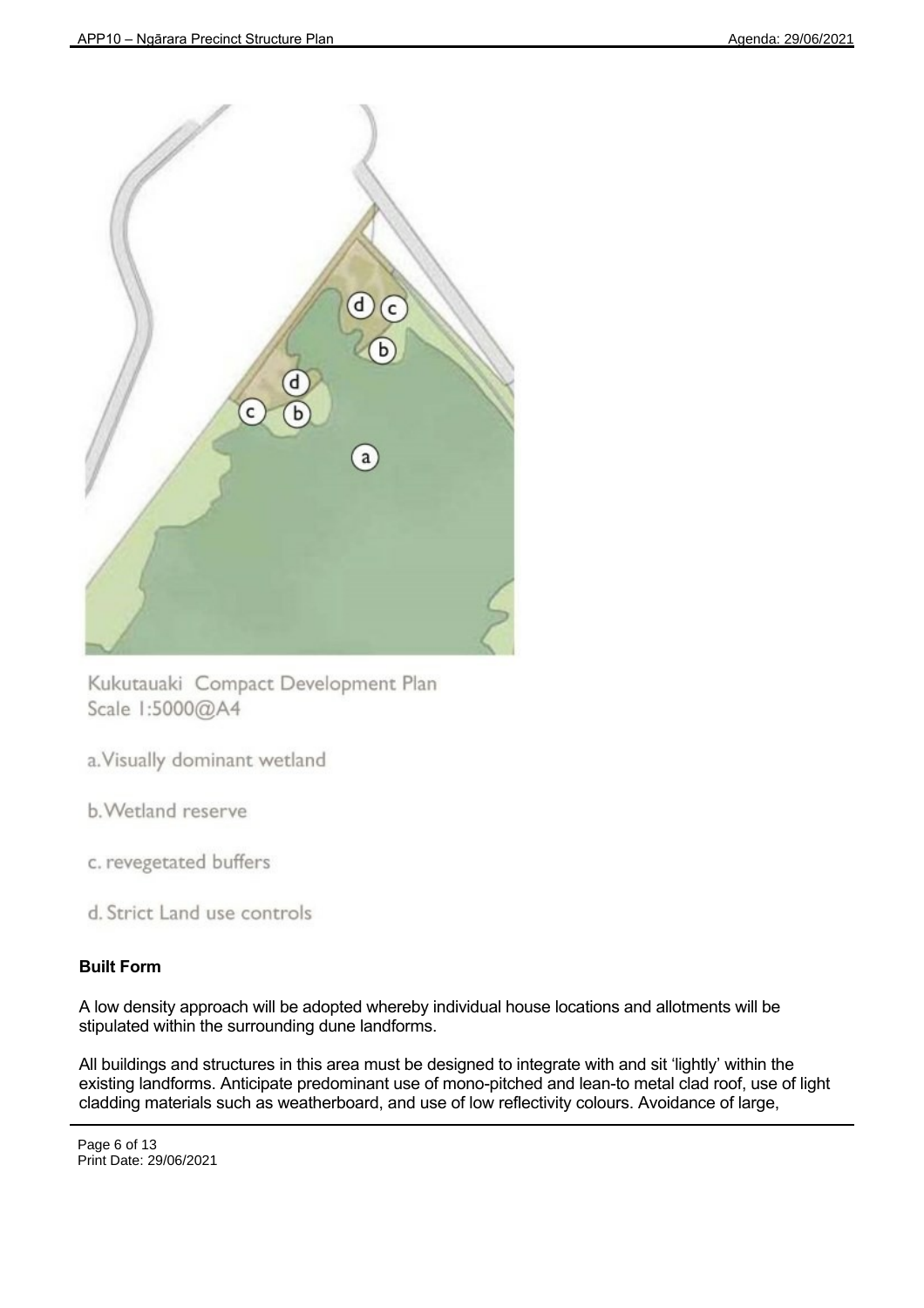dominant architectural features. Restrictions would be placed on the amount of impermeable surfaces on each allotment. Careful placement of vegetation to further integrate buildings into this sensitive environment.

A maximum of height of (8m) is anticipated and maximum footprint of 110m<sup>2</sup> per dwelling.

#### **Conservation and Open space**

Key conservation and open space principles concern connection of open space areas, and protection of natural edges and surrounding sensitive wetland areas. Key principles for Kukutauaki include:

Connection of open spaces

- The surrounding Kawakahia Wetland will provide a high level of natural amenity for the Kukutauaki Community. It is essentially what defines Kukutauaki, providing a covenanted area onto which properties overlook.
- The Open Space Wetland Buffer (as depicted on the Structure Plan map) provides a limited access area for public recreational activities such as walking along raised pathways. Due to the reason that the Kawakahia Wetland is inaccessible; this area is an important natural public open space for the local community and for the wider Ngārara and Waikanae Beach residents and visitors. Where appropriate, each private house that sits adjacent to the Open Space Wetland Buffer will be designed to include a private access path that links into the pedestrian route within the buffer reserve.
- Pedestrian-only walkways within the Open Space Wetland Buffer areas will form clear constrained and logical routes along the wetlands connecting areas of open space.

#### Protection of Natural Edges

- Edges between the Kawakahia Wetland area and Kukutauaki will contain a minimum 20m natural Open Space Wetland Buffer, as identified on the Ngārara Zone Structure Plan map allowing for sufficient progression from public natural habitat to private urban neighbourhood.
- No private properties will abut the Kawakahia Wetland area directly.
- Boundaries between public and private land will be informal but well defined.
- Private allotments that are positioned adjacent to the Open Space Wetland Buffer will be covenanted to include exclusive revegetated buffer zones on inter-allotment boundaries and on front boundaries that abut the buffer reserve.
- The Open Space Wetland Buffers are intended to assist in creating a seamless edge between the urban development and the wetlands and to reduce the visual and ecological impact of the built forms against the existing natural landscape.
- The Open Space Wetland Buffer will consist of native revegetation and open areas using ecosourced species appropriate to the site and the existing wetland plant community.
- These edges will be further protected by preventing any vehicular traffic access to the buffer area and by ensuring pedestrian access to the reserves are informal and lightly constructed.

#### **Services**

*Water:*

Collected and filtered roof water will provide a primary supply of potable water for this area. A limited potable supply of council-supplied water will be installed within Kukutauaki. In addition, integrated greywater filtering systems within each residential unit will be installed to allow for was to be reused effectively within each residential dwelling and externally within private allotments.

#### *Wastewater:*

May be possible to connect to existing reticulation system. If not possible, require self contained

Page 7 of 13 Print Date: 29/06/2021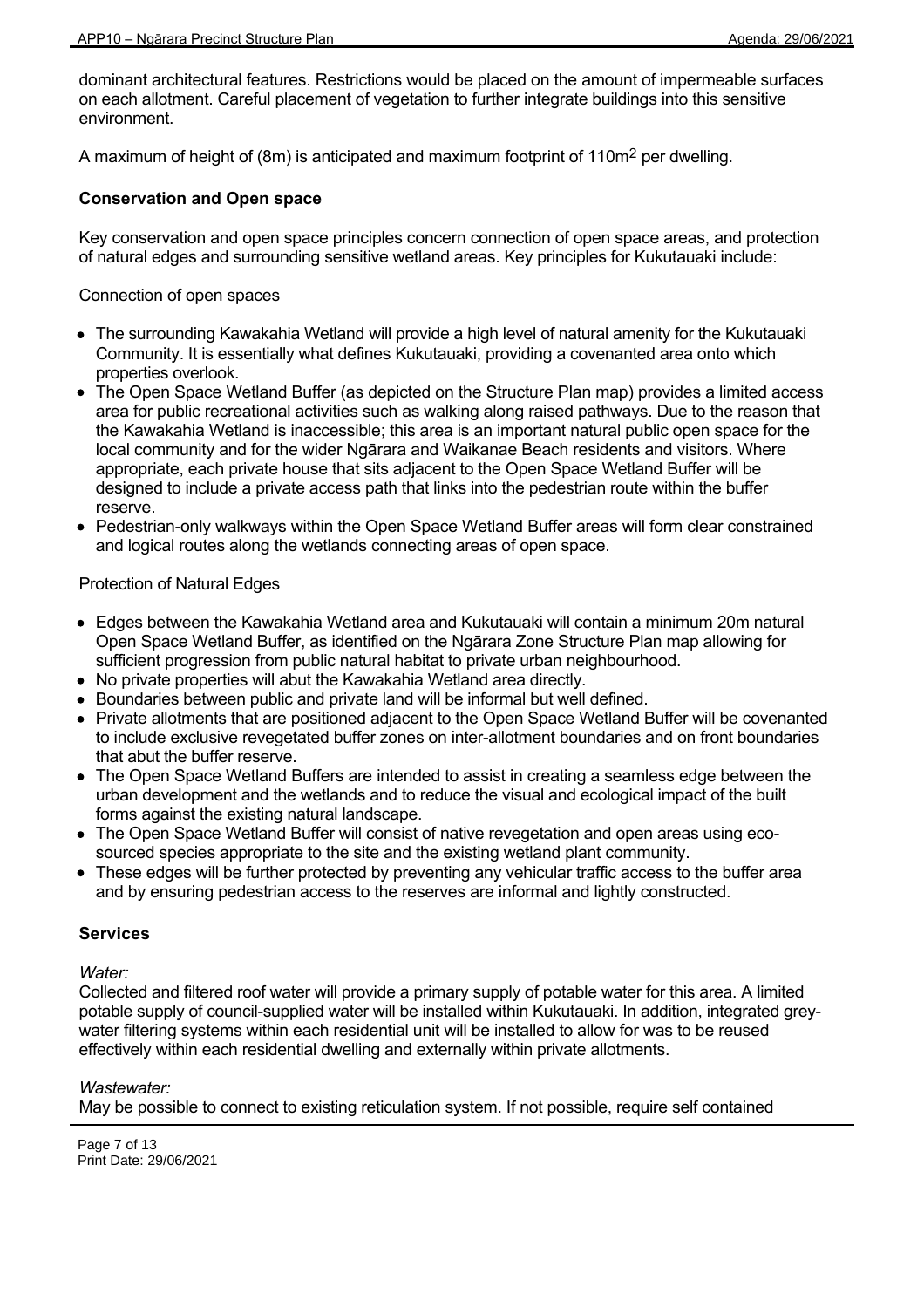systems with discharge to land.

### *Stormwater:*

A total water cycle management system will be implemented within the beach development including ensuring that rainwater is captured on-site and is returned to the groundwater system as close to its source as possible. This includes the use of semi-permeable road, pedestrian, decking and parking surfaces

# *Roading:*

A private unsealed local road is proposed as the access to this area, limiting traffic into the neighbourhood. This will respond to natural and topographic features such as vegetation and dunes. These local roads are characterised by narrow carriage widths; avoidance of long straight road stretches; planting to either side of the carriageway; and use of swales and natural semi-permeable surface materials such as crushed gravel.

Parking clusters will be situated along the local roads, providing a consolidated parking solution within the Neighbourhood in opposition to private on-site parking or garages. This is to limit vehicular distance travel within the area and to limit excessive infrastructure such as driveways and internal garages.

# **Smithfield Dunes Eco-Hamlet**

Smithfield Dunes is designed in direct response to the environmental constraints of the dune topography within the Ngārara Development and its suitability for small scale (hamlet) development in a form that protects the rural character of its hinterland.

- A series of private allotment landscape covenants that create bush corridors along dune ridges. These connect to create a contiguous revegetation system along the dunes, helping to minimise the visual impact of development along the dune slopes.
- A low to medium density residential area along the dunes characterised by strict buffer revegetation covenants.
- A series of small local nodes that are centred on valley basins within the dunes.
- A vegetated recreational corridor incorporating cycle, bridle and pedestrian routes.
- A network of streets within the dune neighbourhood that provide opportunities for slow vehicular traffic as well as cycle, pedestrian-friendly access.
- The total number of households in this neighbourhood will not exceed 40

# **Activities**

Anticipated activities within Smithfield Dunes include low to medium density residential (Area c).

These areas are indicated in the conceptual plan below: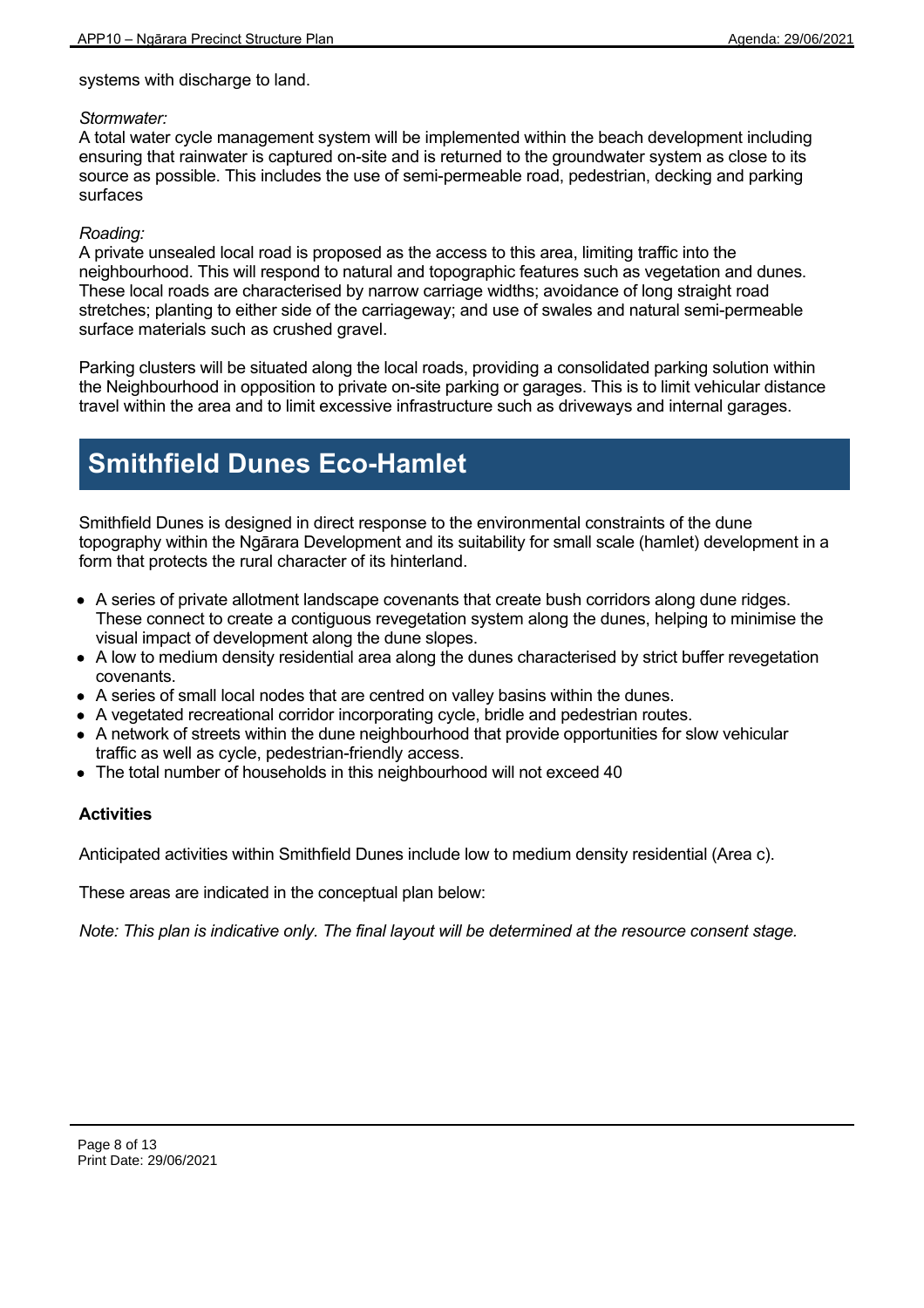

Rural Description Plan Scale 1:5000@A4

- a. Pastoral Corridor
- b. Native revegetation
- c. Dunes
- d. Local Green
- e. Western Link Road Corridor
- f. Connector Roads
- g. Pedestrian, Bridle, cycle routes

# **Built Form**

A palette of appropriate built forms is suggested for the Smithfield Dunes relating to residential structures.

Low to Medium Density Residential Area

# **Open Space and Conservation**

Key conservation and open space principles concern connection of open space areas, and protection of natural edges. Key principles for Smithfield Dunes include:

Vegetation corridors will act as ecological and recreational routes linking the wetlands, forest areas and beyond.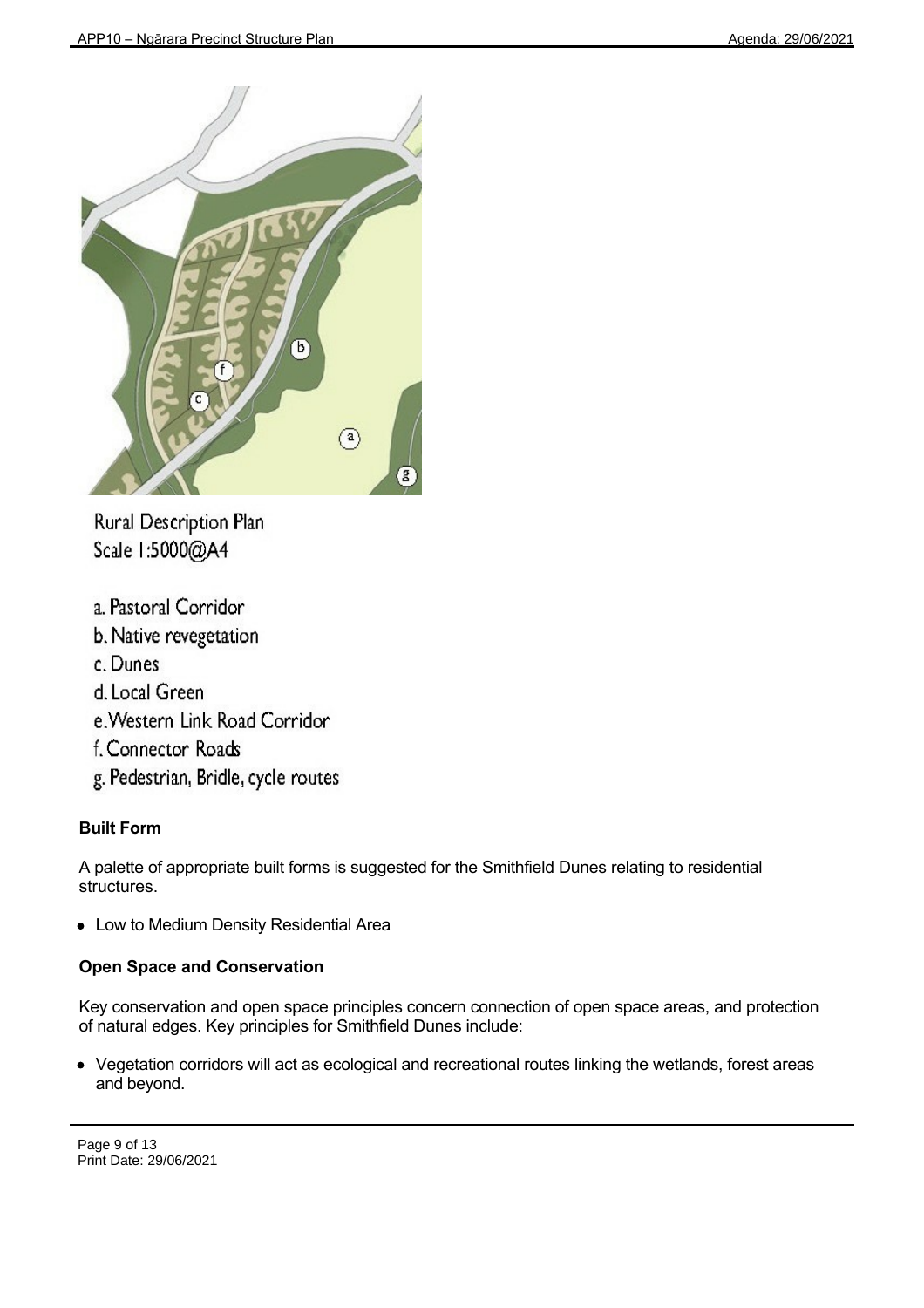# **Services**

*Water:* The site may be serviced by a reticulated water system, incorporating a range of management tools to reduce per capita water use. These include:

- The installation of rainwater collection (in tanks) for all residential dwellings.
- Greywater reuse for underground garden irrigation.
- In house water conservation devices (such as dual flush toilets and low flow shower heads).
- A reduction in the size of privately owned land parcels.
- A landscape plan that encourages local, drought resistant species.
- The collection of stormwater runoff for non potable reuse.

*Stormwater:* The focus of stormwater management on the site is two-fold: ensuring the design of stormwater treatment facilities that add to the ecology and the amenity of public open space and have a water quality treatment component; and mitigating the impact of urbanisation on potential flooding, both within and surrounding the site.

Stormwater management on site is to be primarily through low impact stormwater design, with the focus being on managing as much stormwater runoff "on site" as practicably possible.

*Wastewater:* Disposal may be via the existing Council reticulation system or self contained systems with discharges to land.

*Roading:* Within Smithfield Dunes, the emphasis will be on a network of streets that provide for slow vehicular traffic as well as cycle and pedestrian-friendly access.

# **Lamberts Rural Eco-Hamlet, Ngapara Rural Eco-Hamlets**

Lamberts and Ngapara Rural Hamlets are situated along the pastoral dunes. Ngapara Rural Ecohamlet is typified by its arrangement of low density rural allotments within the flat pastoral valley. An existing open rural lowland links the hamlets providing a shared surrounding farming land use.

# **Environmental Outcomes**

- An existing pastoral corridor that is suited to rural farming uses such as grazing.
- This area forms an important land use and income source within the Ngārara Development, managed through a private management and ownership structure.
- Revegetated hillsides that extend indigenous bush cover from the surrounding dunes down to the base of the dunes, where they abut the valley system.
- Low to medium density residential hamlets along the dunes that are characterised by strict allotment landscape covenants that create bush corridors along dune ridges. These connect to create a contiguous revegetation system along the dunes, helping to maintain undeveloped dune-tops, minimise the visual impact of development along the dune slopes and buffer the outlook over the adjacent pylons in the valley.
- Ngapara Rural Eco-hamlet is located within the lower-lying flat depressed area adjacent to the farmland lowland. It consists of semi-rural allotments that can incorporate a mix of residential and small-scale rural land uses such as home based fruit orchards.
- A large street grid within the Ngapara Rural Eco-hamlet reflects the larger semi-rural sized allotments within this area. This street network is characterised by wide single surface streets, narrow mid-block and rear lanes and informal shared courts.
- A local green at the centre of the Ngapara Rural Eco-hamlet which functions as an adaptable and informal public open space for open-air markets, community gatherings and play area.

Page 10 of 13 Print Date: 29/06/2021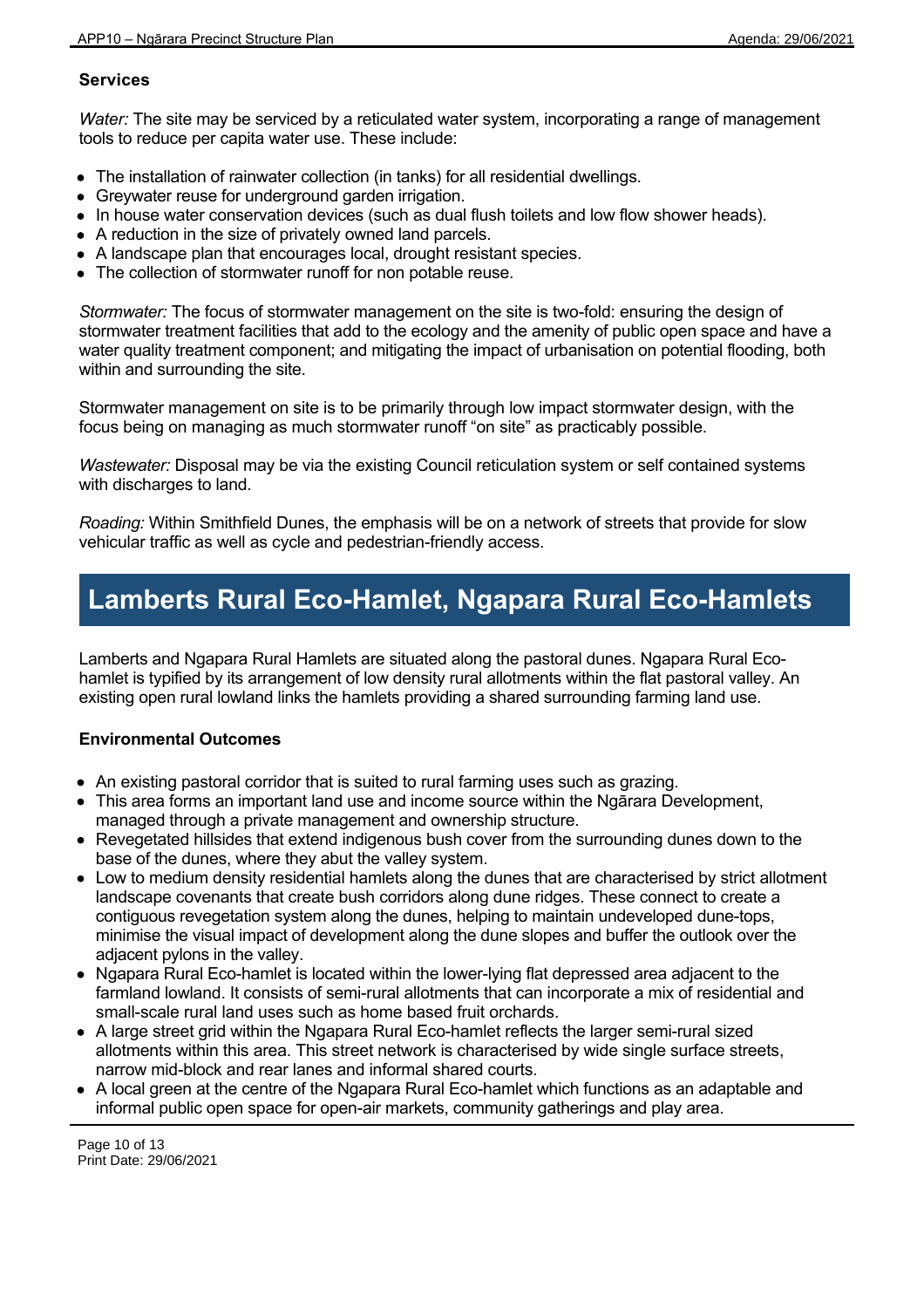- There is a potential for a Community Hall or multi-purpose structure to be situated on the local green if the need arises in the future. This multi-use community space could function as a meeting venue and local farmer's market; however, the green can function as an entity on its own without this structure.
- A pedestrian, bridle and cycle recreational corridor that occurs alongside the Ngārara Link Road (NLR) between Raumati and Waikanae North. This corridor is buffered on the southern edge of the NLR using indigenous planting that links into the surrounding wetland habitat. To the north of the NLR, the corridor opens up visually and physically to the adjacent valley system.
- Connector Road linking between the neighbourhoods.
- Pedestrian, bridle and cycle routes through the landscape.
- The total number of households in each eco-hamlet will not exceed 40

### **Anticipated form**

#### **Activities**

Development activities within the Rural Neighbourhood Area are restricted to low density residential development (Area c,) and Ngapara Hamlet Local Green (Area d).

These areas are indicated in the conceptual plan below: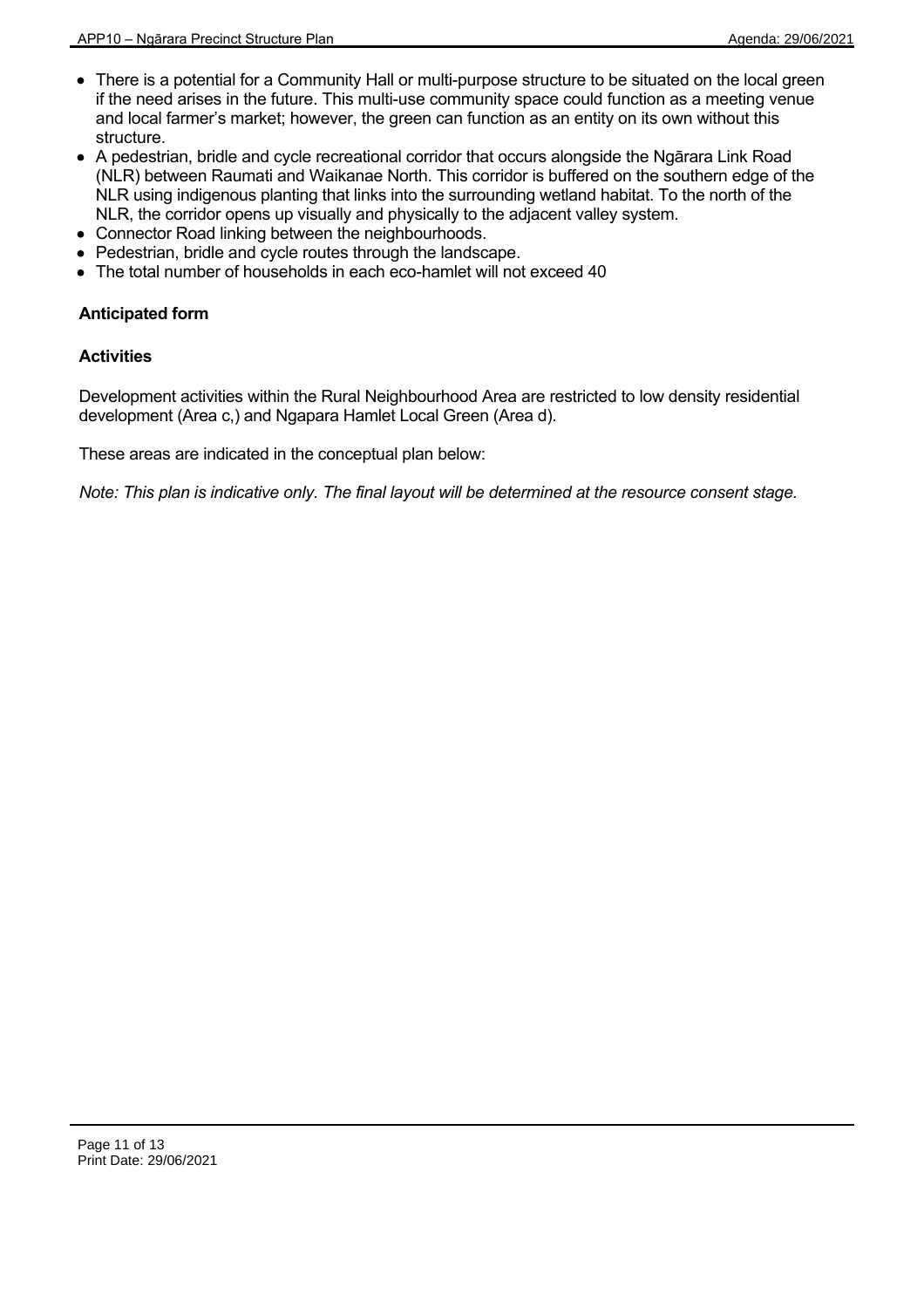

# **Built Form**

- $\bullet$  Low to medium density residential hamlets (Area c) Located along the dunes that are characterised by strict allotment landscape covenants that create bush corridors along dune ridges.
- Ngārara Eco-hamlet Local Green (Area d) With there local green there is potential for a community hall or other multi purpose structure to serve the community, such as a farmers market, play area and community gathering area.
- Architectural forms will take their cue from traditional farming built forms such as barns and sheds including: simple-barn masses; double pitch roof lines; walled gable ends; predominantly metal and

Page 12 of 13 Print Date: 29/06/2021